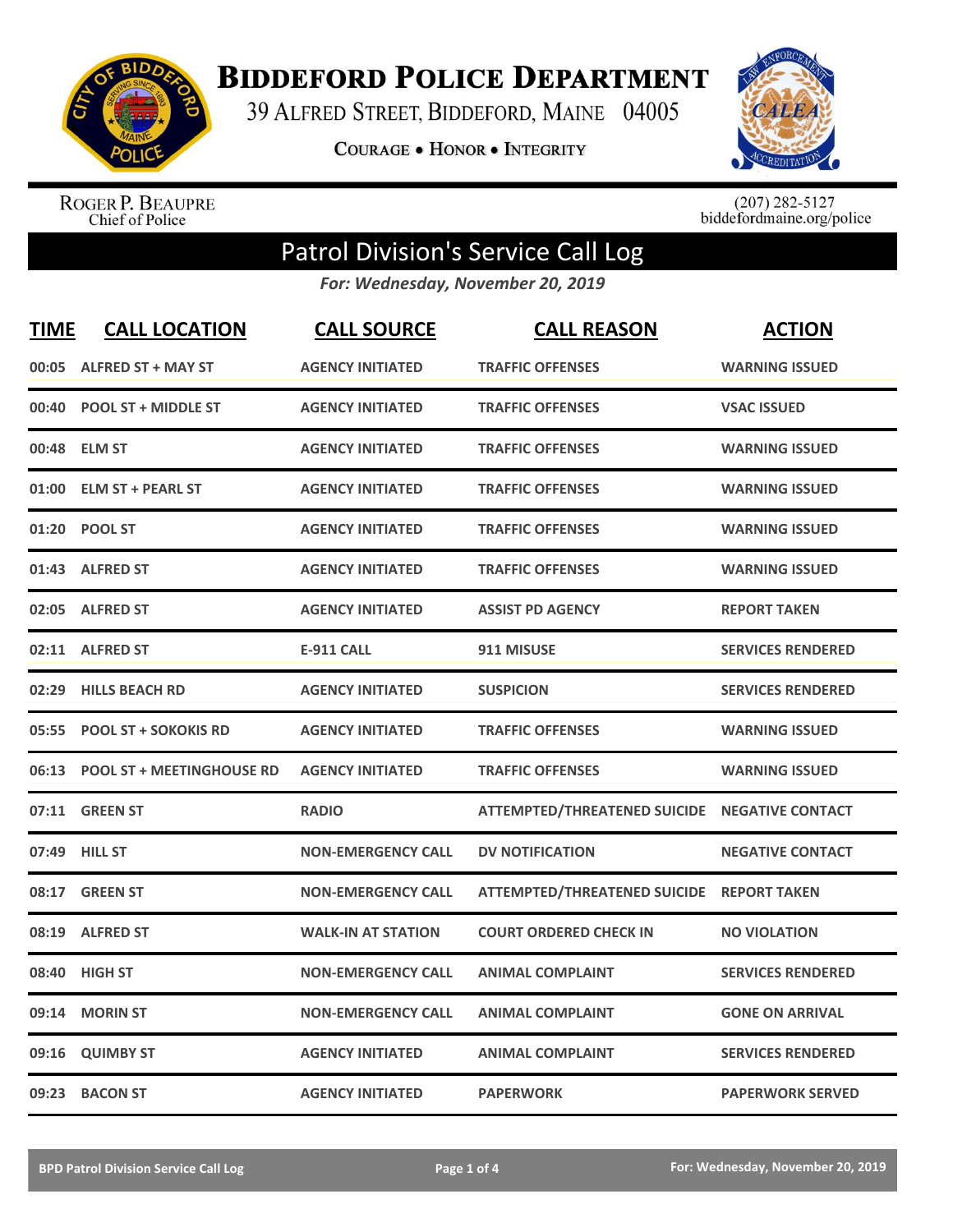| <b>TIME</b> | <b>CALL LOCATION</b>         | <b>CALL SOURCE</b>        | <b>CALL REASON</b>            | <b>ACTION</b>                |
|-------------|------------------------------|---------------------------|-------------------------------|------------------------------|
|             | 09:26 FOX HOLLOW DR          | <b>E-911 CALL</b>         | <b>SUSPICION</b>              | <b>GONE ON ARRIVAL</b>       |
|             | 09:42 HILL ST                | <b>E-911 CALL</b>         | <b>CHECK WELFARE</b>          | <b>NEGATIVE CONTACT</b>      |
|             | 09:47 ACORN ST               | <b>NON-EMERGENCY CALL</b> | <b>CHECK WELFARE</b>          | <b>SERVICES RENDERED</b>     |
|             | 09:58 SOUTH ST               | <b>AGENCY INITIATED</b>   | <b>TRAFFIC OFFENSES</b>       | <b>WARNING ISSUED</b>        |
|             | 10:02 WEST ST                | <b>WALK-IN AT STATION</b> | <b>ARTICLES LOST/FOUND</b>    | <b>SERVICES RENDERED</b>     |
|             | 10:07 MAY ST                 | <b>AGENCY INITIATED</b>   | <b>TRAFFIC OFFENSES</b>       | <b>WARNING ISSUED</b>        |
|             | 10:09 HIGH ST                | <b>NON-EMERGENCY CALL</b> | <b>DOMESTIC COMPLAINTS</b>    | <b>REPORT TAKEN</b>          |
|             | 10:14 WEST ST                | <b>NON-EMERGENCY CALL</b> | <b>VIN VERIFICATION</b>       | <b>SERVICES RENDERED</b>     |
| 10:19       | <b>MOUNTAIN RD</b>           | <b>AGENCY INITIATED</b>   | <b>PAPERWORK</b>              | <b>PAPERWORK NOT SERVED</b>  |
|             | $11:13$ MAIN ST              | <b>AGENCY INITIATED</b>   | <b>SUSPICION</b>              | <b>NO VIOLATION</b>          |
|             | 11:18 ALFRED ST              | <b>AGENCY INITIATED</b>   | <b>TRAFFIC OFFENSES</b>       | <b>VSAC ISSUED</b>           |
| 11:20       | <b>MARINER WAY</b>           | <b>NON-EMERGENCY CALL</b> | <b>SUSPICION</b>              | <b>SERVICES RENDERED</b>     |
|             | 11:28 ALFRED ST              | <b>AGENCY INITIATED</b>   | <b>ALL OTHER</b>              | <b>NO ACTION REQUIRED</b>    |
|             | 11:28 ALFRED ST              | <b>AGENCY INITIATED</b>   | <b>TRAFFIC OFFENSES</b>       | <b>VSAC ISSUED</b>           |
|             | 11:28 ALFRED ST              | <b>AGENCY INITIATED</b>   | <b>TRAFFIC OFFENSES</b>       | <b>WARNING ISSUED</b>        |
|             | 11:38 ELM ST                 | <b>AGENCY INITIATED</b>   | <b>TRAFFIC OFFENSES</b>       | <b>VSAC ISSUED</b>           |
|             | 11:39 MAIN ST                | <b>AGENCY INITIATED</b>   | <b>TRAFFIC OFFENSES</b>       | <b>WARNING ISSUED</b>        |
|             | 11:43 ALFRED ST              | <b>AGENCY INITIATED</b>   | <b>TRAFFIC OFFENSES</b>       | <b>VSAC ISSUED</b>           |
|             | 11:52 SOUTH ST               | <b>NON-EMERGENCY CALL</b> | <b>ESCORTS / RELAYS</b>       | <b>SERVICES RENDERED</b>     |
|             | 11:53 ALFRED ST + ROBERTS ST | <b>AGENCY INITIATED</b>   | <b>TRAFFIC OFFENSES</b>       | <b>VSAC ISSUED</b>           |
|             | 11:58 ALFRED ST + SUMMIT ST  | <b>AGENCY INITIATED</b>   | <b>TRAFFIC OFFENSES</b>       | <b>VSAC ISSUED</b>           |
|             | 12:13 ALFRED ST              | <b>NON-EMERGENCY CALL</b> | <b>COURT ORDERED CHECK IN</b> | <b>SERVICES RENDERED</b>     |
|             | 12:13 MEDICAL CENTER DR      | E-911 CALL                | 911 MISUSE                    | <b>REFERRED OTHER AGENCY</b> |
|             | 12:15 ALFRED ST              | <b>AGENCY INITIATED</b>   | <b>TRAFFIC OFFENSES</b>       | <b>VSAC ISSUED</b>           |
|             | <b>12:22 MAIN ST</b>         | <b>NON-EMERGENCY CALL</b> | <b>ARTICLES LOST/FOUND</b>    | <b>REPORT TAKEN</b>          |
|             | 12:32 ALFRED ST              | <b>AGENCY INITIATED</b>   | <b>TRAFFIC OFFENSES</b>       | <b>VSAC ISSUED</b>           |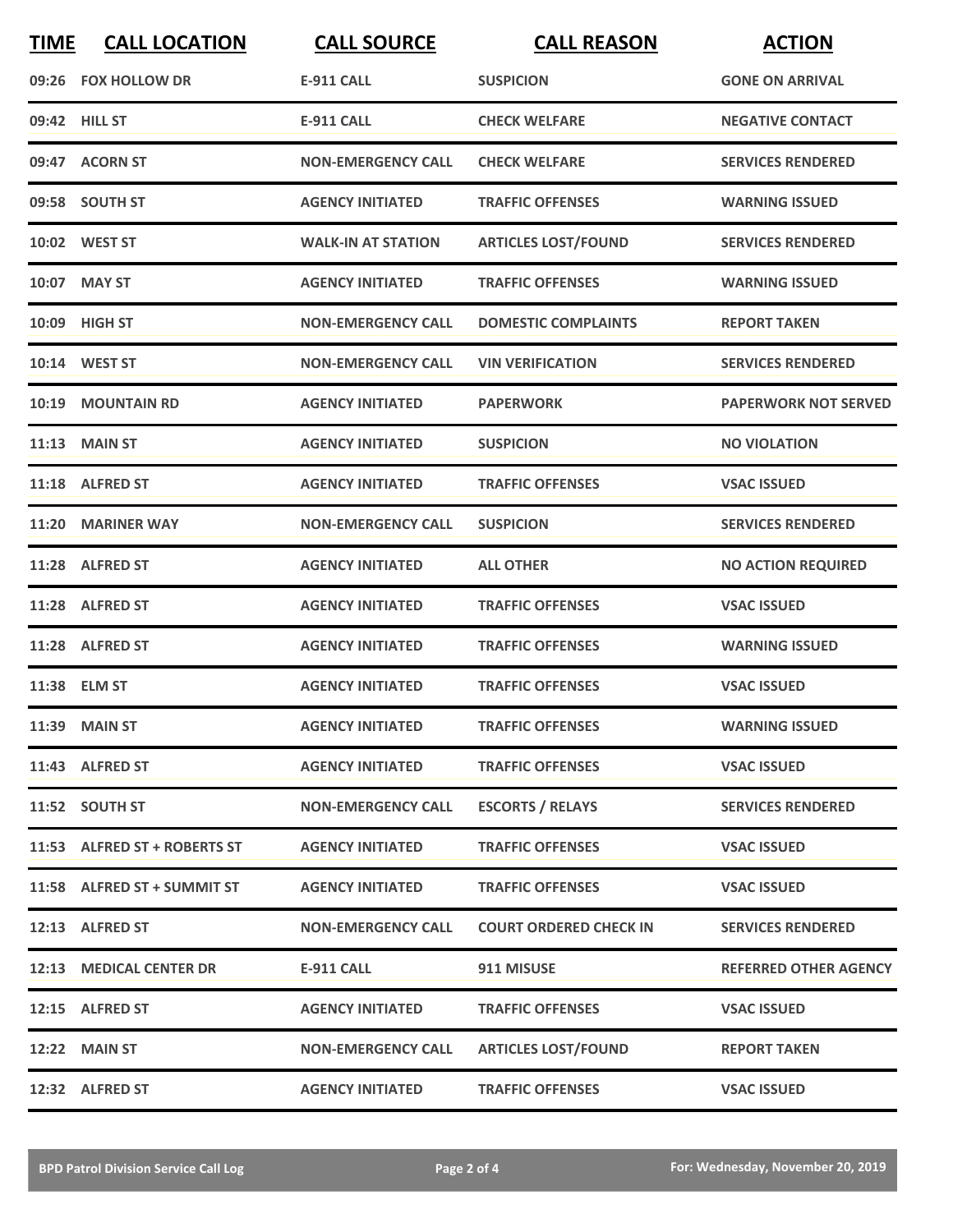| <b>TIME</b> | <b>CALL LOCATION</b>                                                            | <b>CALL SOURCE</b>        | <b>CALL REASON</b>                                                                                  | <b>ACTION</b>                |
|-------------|---------------------------------------------------------------------------------|---------------------------|-----------------------------------------------------------------------------------------------------|------------------------------|
|             | 12:37 ELM ST                                                                    | <b>AGENCY INITIATED</b>   | <b>TRAFFIC OFFENSES</b>                                                                             | <b>VSAC ISSUED</b>           |
|             | 12:57 ELM ST                                                                    | <b>AGENCY INITIATED</b>   | <b>TRAFFIC OFFENSES</b>                                                                             | <b>VSAC ISSUED</b>           |
|             | 12:57 LIBBY DR                                                                  | <b>WALK-IN AT STATION</b> | <b>THEFT</b>                                                                                        | <b>REPORT TAKEN</b>          |
|             | 13:05 ALFRED ST                                                                 | <b>AGENCY INITIATED</b>   | <b>TRAFFIC OFFENSES</b>                                                                             | <b>VSAC ISSUED</b>           |
|             | 13:21 LINCOLN ST                                                                | <b>E-911 CALL</b>         | 911 MISUSE                                                                                          | <b>SERVICES RENDERED</b>     |
|             | 13:31 LYNN AVE                                                                  | <b>NON-EMERGENCY CALL</b> | <b>ANIMAL COMPLAINT</b>                                                                             | <b>SERVICES RENDERED</b>     |
|             | 14:02 MAY ST + HARVARD ST                                                       | <b>AGENCY INITIATED</b>   | <b>TRAFFIC OFFENSES</b>                                                                             | <b>VSAC ISSUED</b>           |
|             | 14:10 PRECOURT ST                                                               | <b>AGENCY INITIATED</b>   | <b>TRAFFIC OFFENSES</b>                                                                             | <b>WARNING ISSUED</b>        |
|             | 14:11 HIGH ST                                                                   | <b>WALK-IN AT STATION</b> | <b>PAPERWORK</b>                                                                                    | <b>SERVICES RENDERED</b>     |
|             | 14:24 ALFRED ST                                                                 | <b>AGENCY INITIATED</b>   | <b>TRAFFIC OFFENSES</b>                                                                             | <b>WARNING ISSUED</b>        |
|             | 14:31 ALFRED ST                                                                 | <b>AGENCY INITIATED</b>   | <b>TRAFFIC OFFENSES</b>                                                                             | <b>VSAC ISSUED</b>           |
|             | 14:41 ALFRED ST                                                                 | <b>AGENCY INITIATED</b>   | <b>TRAFFIC OFFENSES</b>                                                                             | <b>VSAC ISSUED</b>           |
|             | 14:44 HIGH ST                                                                   | <b>E-911 CALL</b>         | <b>VIOL PROTECTION FROM ABUSE</b>                                                                   | <b>ARREST(S) MADE</b>        |
|             | CHARGE: VIOLATING CONDITION OF RELEASE<br>CHARGE: VIOLATION OF PROTECTIVE ORDER |                           | OFFENDER: TRAVIS ULESSYS DOUGHTY  AGE: 28  RESIDENT OF: BIDDEFORD, ME                               |                              |
|             | 14:53 QUIMBY ST                                                                 | <b>AGENCY INITIATED</b>   | <b>ANIMAL COMPLAINT</b>                                                                             | <b>SERVICES RENDERED</b>     |
|             | 15:05 HILL ST                                                                   | <b>NON-EMERGENCY CALL</b> | <b>DISABLED VEHICLE</b>                                                                             | <b>VEHICLE TOWED</b>         |
|             | 15:05 ALFRED ST                                                                 | <b>WALK-IN AT STATION</b> | <b>ALL OTHER</b>                                                                                    | <b>SERVICES RENDERED</b>     |
|             | 15:18 HARDING ST                                                                | <b>NON-EMERGENCY CALL</b> | <b>PARKING COMPLAINT</b>                                                                            | <b>SERVICES RENDERED</b>     |
|             | 16:17 ALFRED ST                                                                 | <b>WALK-IN AT STATION</b> | ATTEMPTED/THREATENED SUICIDE REPORT TAKEN                                                           |                              |
|             | 16:38 BACON ST<br><b>CHARGE: VIOLATION OF PROTECTIVE ORDER</b>                  | <b>WALK-IN AT STATION</b> | <b>VIOL PROTECTION FROM ABUSE</b><br>OFFENDER: TAMMY LEE TRACY  AGE: 51  RESIDENT OF: BIDDEFORD, ME | <b>ARREST(S) MADE</b>        |
|             | 16:44 MARINER WAY                                                               | <b>E-911 CALL</b>         | 911 MISUSE                                                                                          | <b>NO ACTION REQUIRED</b>    |
|             | 17:01 WESTLAND AVE                                                              | <b>NON-EMERGENCY CALL</b> | <b>ROAD HAZARD</b>                                                                                  | <b>SERVICES RENDERED</b>     |
|             | 17:07 ALFRED ST                                                                 | <b>WALK-IN AT STATION</b> | <b>HARASSMENT</b>                                                                                   | <b>REFERRED OTHER AGENCY</b> |
|             | 17:40 POOL ST                                                                   | <b>NON-EMERGENCY CALL</b> | <b>SUSPICION</b>                                                                                    | <b>SERVICES RENDERED</b>     |
|             | 18:04 ALFRED ST                                                                 | <b>NON-EMERGENCY CALL</b> | <b>ANIMAL COMPLAINT</b>                                                                             | <b>SERVICES RENDERED</b>     |
|             |                                                                                 |                           |                                                                                                     |                              |

**BPD Patrol Division Service Call Log Page 3 of 4 For: Wednesday, November 20, 2019**